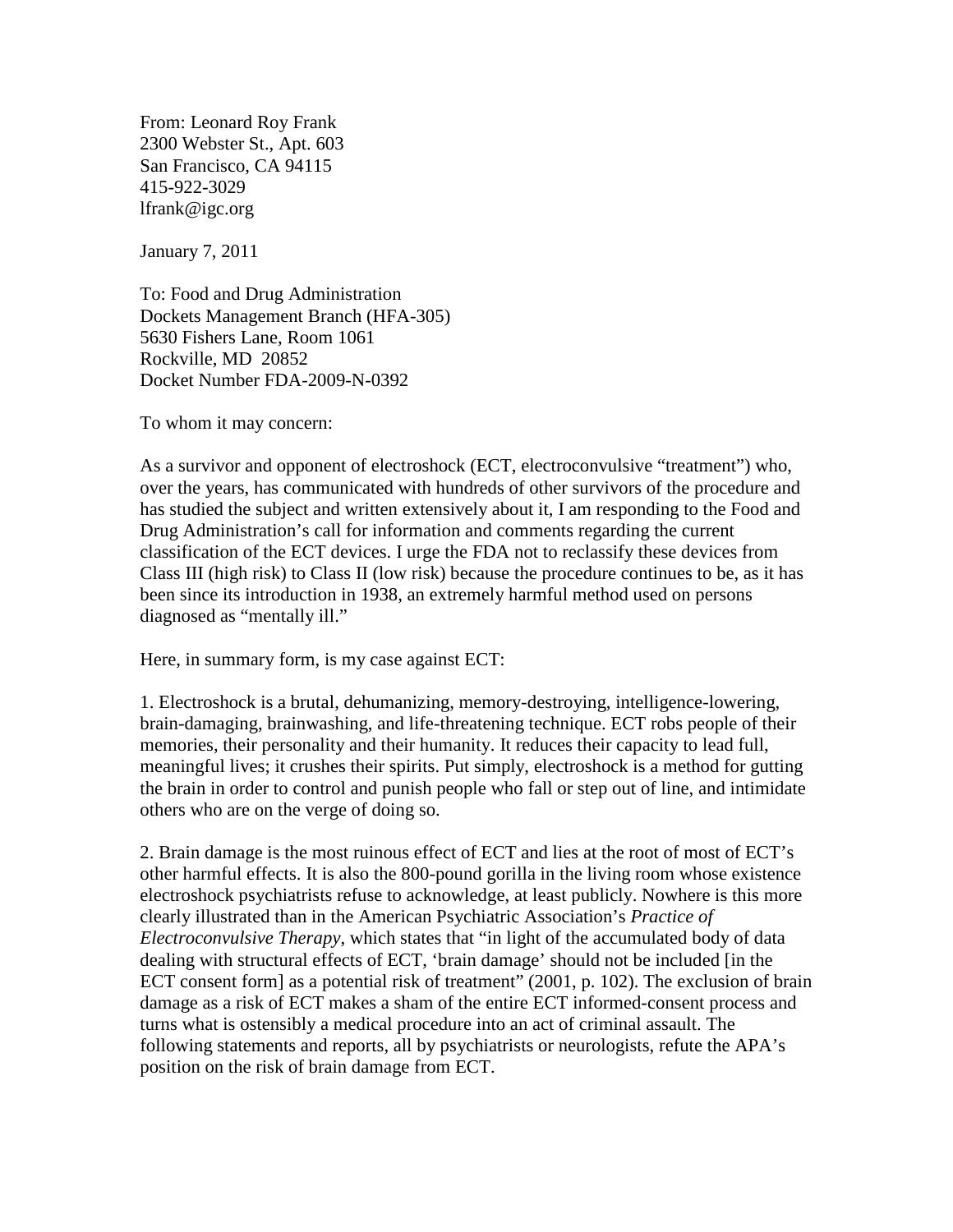A. "The importance of the [foregoing autopsied] case lies in that it offers a clear demonstration of the fact that electrical convulsion treatment is followed at times by structural damage of the brain" (Alpers and Hughes, 1942).

B. "This brings us for a moment to a discussion of the brain damage produced by electroshock.... Is a certain amount of brain damage not necessary in this type of treatment? Frontal lobotomy indicates that improvement takes place by a definite damage of certain parts of the brain" (Hoch, 1948). Paul H. Hoch, a Hungarianborn U.S. psychiatrist, had been commissioner of the New York State Department of Mental Hygiene.

C. In a report "based on the study of 214 electroshock fatalities reported in the literature and 40 fatalities heretofore unpublished, made available through the kindness of the members of the Eastern Psychiatric Research Association," David Impastato found that 66 ECT patients had died from "cerebral" causes among the 235 patients for whom the cause of death had been stated (Impastato, 1957). Impastato, a Sicilian-born U.S. psychiatrist, was a leading figure in the early history of ECT in the United States.

D. An extensive American Psychiatric Association membership survey found that 41 percent of the respondents agreed with the statement, "It is likely that ECT produces slight or subtle brain damage"; 26 percent disagreed with the statement (American Psychiatric Association, 1978).

E. "Electroshock 'works' by damaging the brain.... [T]he changes one sees when electroshock is administered are completely consistent with any acute brain injury, such as a blow to the head with a hammer" (Coleman, 1978).

F. "The principal complications of EST are death, brain damage, memory impairment, and spontaneous seizures. These complications are similar to those seen after head trauma, with which EST has been compared" (Fink, 1978). Eleven years later, Fink was quoted in a magazine article as saying, "I can't prove there's no brain damage [from ECT]. I can't prove there are no other sentient beings in the universe, either. But scientists have been trying for thirty years to find both, and so far they haven't come up with a thing" (Rymer, 1989). Max Fink, an Austrian-born U.S. psychiatrist, is the world's leading proponent of ECT.

G. "After a few sessions of ECT the symptoms are those of moderate cerebral contusion, and further enthusiastic use of ECT may result in the patient functioning at a subhuman level. Electroconvulsive therapy in effect may be defined as a controlled type of brain damage produced by electrical means.... In all cases the ECT "response" is due to the concussion-type, or more serious, effect of ECT. The patient "forgets" his symptoms because the brain damage destroys memory traces in the brain, and the patient has to pay for this by a reduction in mental capacity of varying degree" (Sament, 1983).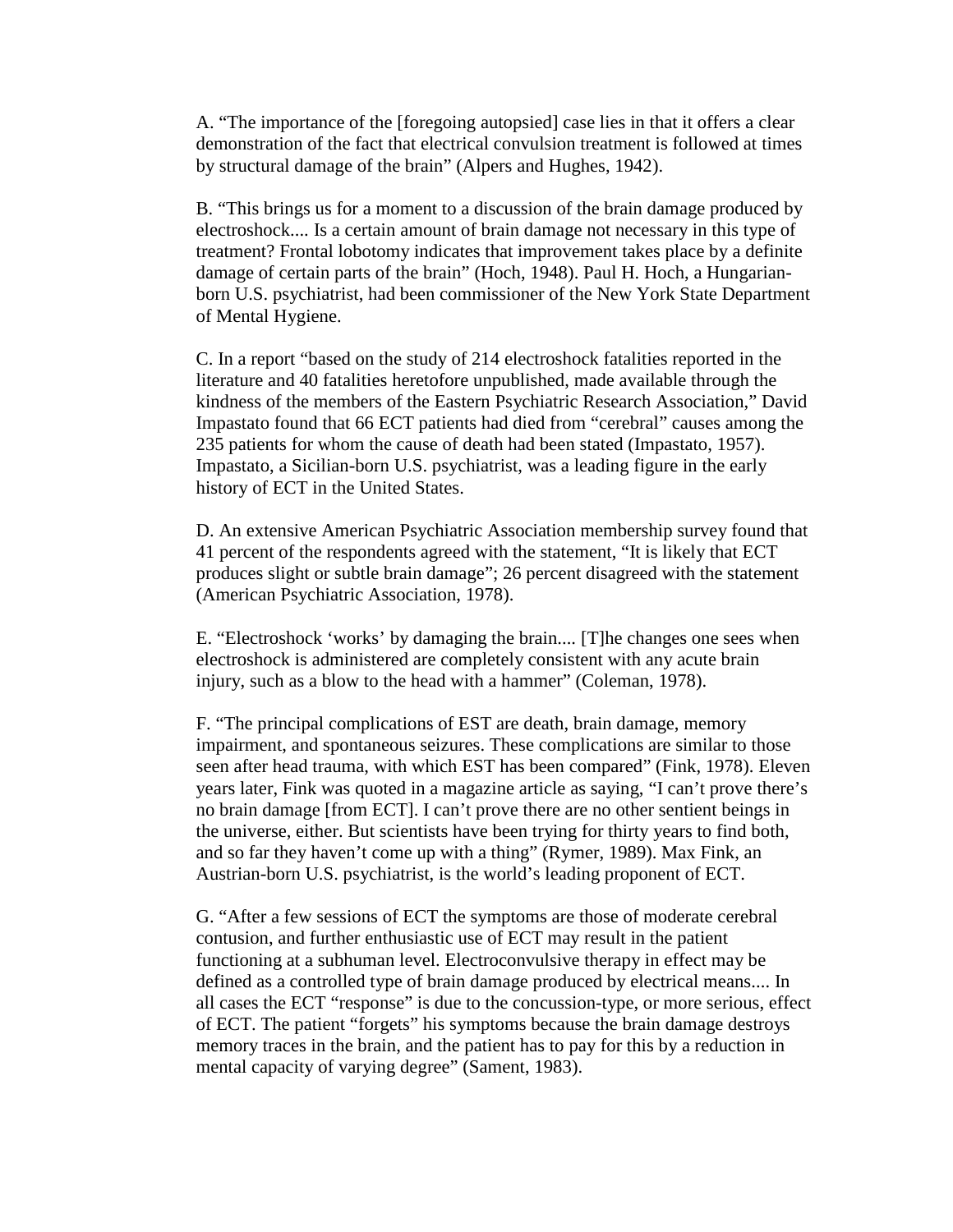H. "A vast medical literature provides strong evidence that electroconvulsive therapy causes permanent brain damage, including loss of memory and catastrophic deterioration of personality" (Polk, 1993).

I. "There is an extensive animal research literature confirming brain damage from ECT. The damage is demonstrated in many large animal studies, human autopsy studies, brain wave studies, and an occasional CT scan study. Animal and human autopsy studies show that ECT routinely causes widespread pinpoint hemorrhages and scattered cell death. While the damage can be found throughout the brain, it is often worst in the region beneath the electrodes. Since at least one electrode always lies over the frontal lobe, it is no exaggeration to call ECT an electrical lobotomy" (Breggin, 1998).

3. The most immediate, obvious, and distressing effect of electroshock is amnesia. In her book *Doctors of Deception: What They Don't Want You to Know About Shock Treatment,*  electroshock survivor Linda Andre described what that is like: "The memory 'loss' that happens with shock treatment is really memory erasure. A period of time is wiped out as if it never happened. Unlike memory loss associated with other conditions, such as Alzheimer's, which come on gradually and allow patients and families to anticipate and prepare for the loss to some extent, the amnesia associated with... ECT is sudden, violent, and unexpected. Your life is essentially unlived.... You didn't just lose your suitcase; you can't say where you got it, what it looks like, what you packed in it, what trips you've taken it on. You don't know that you ever had it" (Andre, 2009).

4. Electroshock's harmful effects can be long-lasting. Electroshock psychologist Harold A. Sackeim and colleagues concluded their recent study with this statement: "[T]his study provides the first evidence in a large, prospective sample that adverse cognitive effects can persist for an extended period, and that they characterize routine treatment with ECT in community settings" (Sackeim, 2007).

5. Electroshock causes a significant number of deaths. A 1995 report from the Texas Mental Health Department (Smith, 1995) revealed that there were eight deaths among approximately 1,600 patients (1 in 200 cases) who had undergone ECT in Texas over a then recent 15-month period, a rate 50 times higher than the death rate ("about 1 in 10,000 patients") given in the consent-form sample in the American Psychiatric Association's *Practice of Electroconvulsive Therapy* (2001, p. 320). Reports in the professional literature give further evidence that the ECT death rate is much higher than the rate claimed by ECT proponents (Frank, 2007).

6. There are no scientifically sound studies showing that ECT is an effective method of suicide prevention. The authors of a large study published in the *Annals of Clinical Psychiatry* (Black, 1989) reported there was no significant difference in the suicide rate for depressed patients treated with ECT, anti-depressants, and neither of these treatments.

7. Unlike its harmful effects, electroshock's supposedly "therapeutic" effects are brief at best. No study shows that these effects persist for more than at most a few months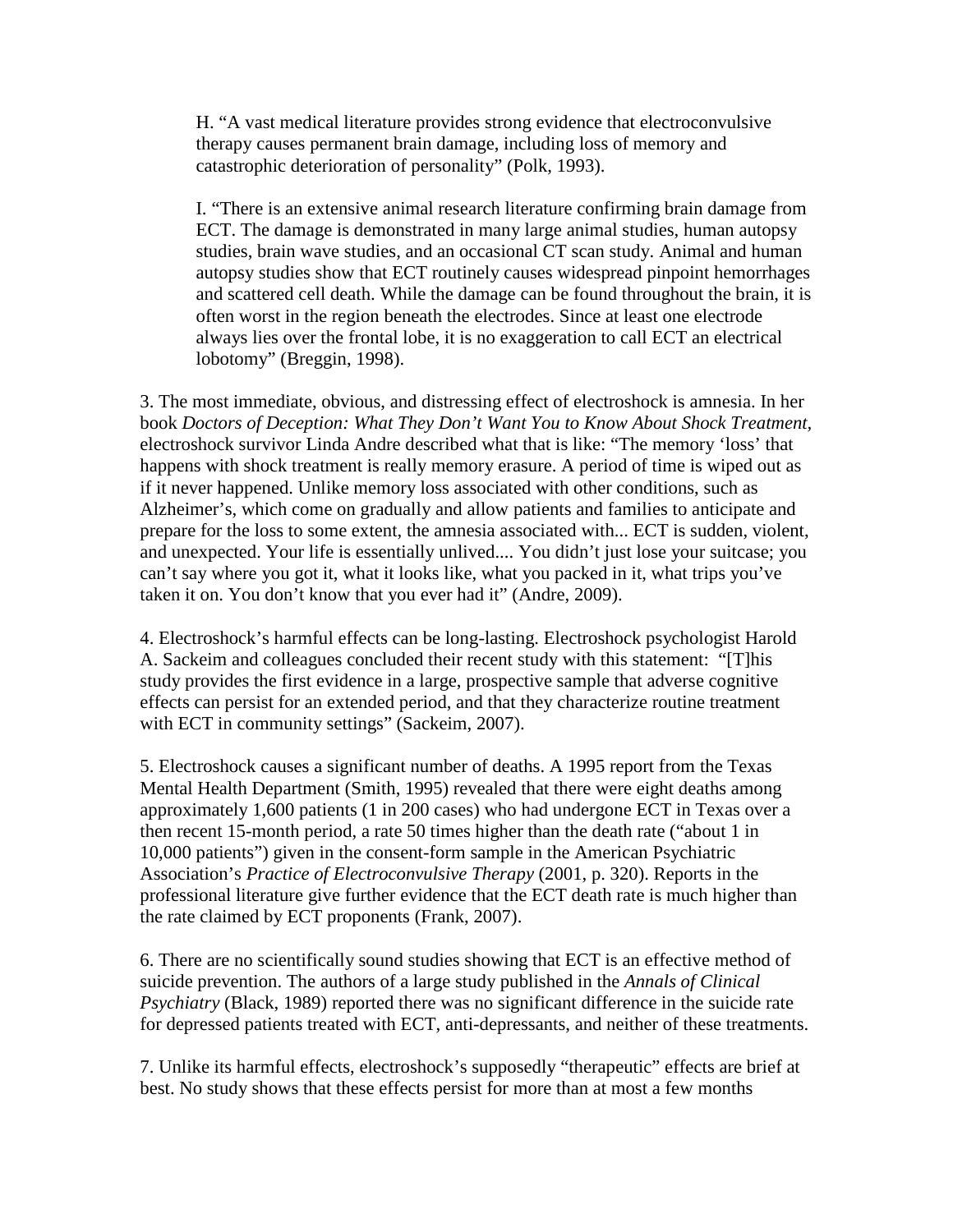following the last treatment. One study indicates the relapse rate for ECT patients is up to 50 percent within six months following treatment, "even though antidepressant drugs are continued" (Fink, 1999). Another study of patients diagnosed with "unipolar major depression" concluded "that without active treatment virtually all remitted patients [i.e., patients whose symptoms diminished following ECT] relapse within 6 months of stopping ECT" (Sackeim, 2001). From this, it is clear that an ECT patient with a diagnosis of depression or manic-depression runs the serious risk of becoming a permanent outpatient which usually entails ongoing drug treatment, "maintenance" ECT, and/or occasional inpatient stays.

8. Contrary to claims by ECT defenders, newer technique modifications have made electroshock more harmful than ever. For example, the drugs accompanying ECT to reduce certain risks, including bone fractures, raise seizure threshold so that more electrical current is required to induce the convulsion (Saltzman, 1955): the more current applied, the greater is risk of brain damage and amnesia. Moreover, whereas formerly ECT specialists tried to induce seizures with minimal current, suprathreshold amounts of electricity are commonly administered today in the belief that they are more effective.

9. Not only does the federal government stand by passively as psychiatrists continue to use electroshock, it also actively supports ECT through the licensing and funding of hospitals where the procedure is used, by covering ECT costs in its insurance programs (including Medicare), and by financing ECT research, including some of the most damaging ECT techniques ever devised. One study provides an example of such research. This ECT experiment was conducted at Wake Forest University School of Medicine/North Carolina Baptist Hospital, Winston-Salem, between 1995 and 1998. It involved the application of electric current at up to 12 times the individual's convulsive threshold on 36 depressed patients. This reckless disregard for the safety of ECT subjects was supported by grants from the National Institute of Mental Health (McCall, 2000).

10. The use of ECT is increasing. More than 100,000 Americans are being electroshocked each year; half are 60 and older, and two-thirds are women. Seventy percent of all ECT is insurance-covered. ECT specialists on average have incomes twice that of other psychiatrists. The cost for inpatient ECT ranges from \$50,000 to \$75,000 per series (usually 8 to 12 individual sessions). Electroshock is a multibillion-dollar-a-year industry.

11. Electroshock is especially dangerous and life-threatening for elderly patients. One Rhode Island study conducted between 1974 and 1983 divided 65 hospitalized depressed patients, 80 years and older, into two groups. Thirty-seven patients in one group were treated with ECT and the 28 in the other group were treated with antidepressant drugs. The death rate after one year for the ECT group was 7.5 times higher than that of the non-ECT group: 10 deaths among the 37 ECT patients (27%) compared with 1 death among the 28 drug-treated patients (3.6%). The authors, 2 psychiatrists, reported that "two patients had only 2 ECTs: one withdrew consent, and the other developed CHF [congestive heart failure] and died before ECT could be continued." They also reported that there was "lasting recovery" for 22% in the ECT group and 71% in the non-ECT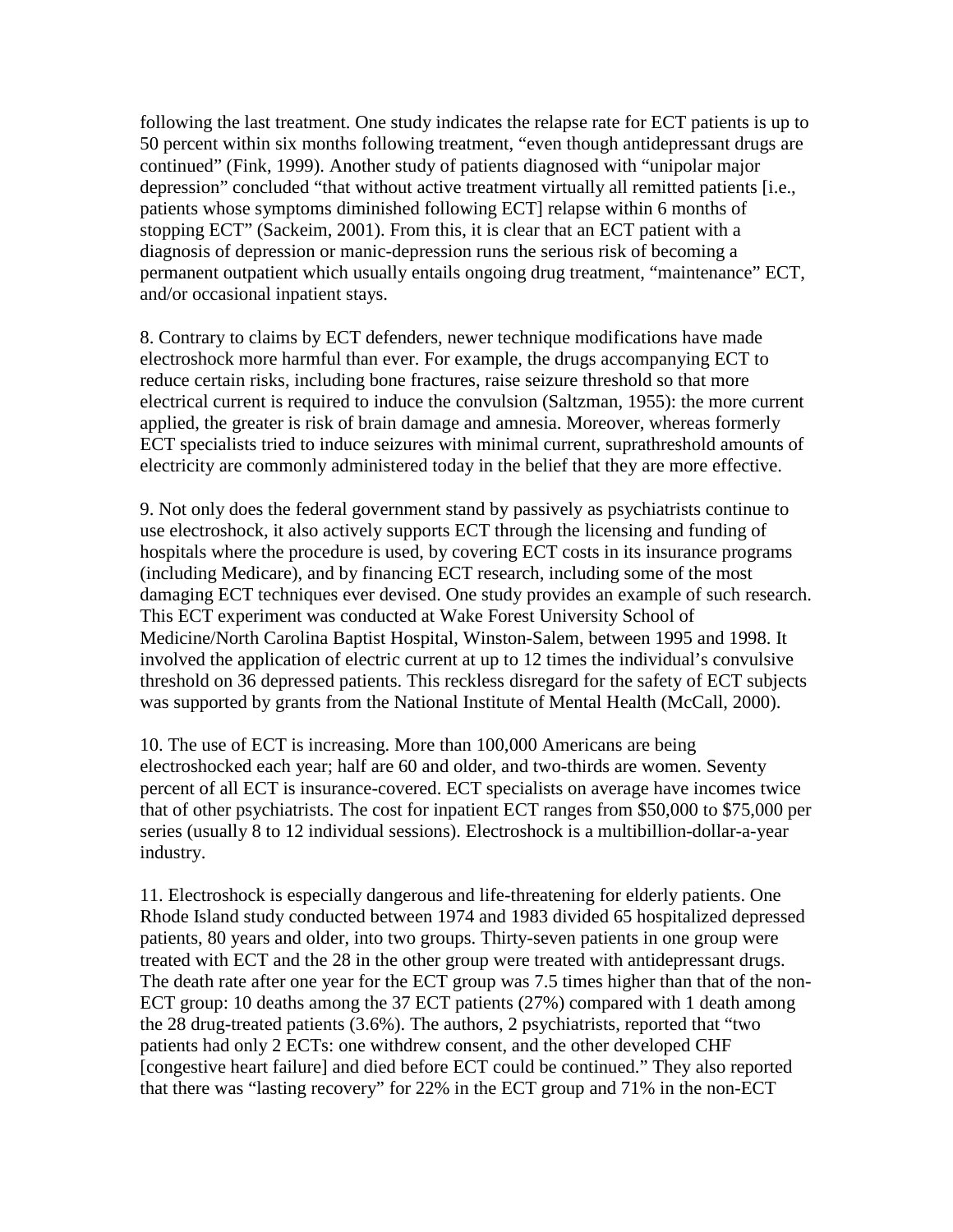group. The authors attributed the poor outcomes of the ECT patients to "their advanced age and physical illness" (Kroessler and Fogel, 1993). In his extensive study of ECT deaths (referred to in paragraph 2C above), Impastato estimated that the ECT death rate for patients over 60 is one in 200, or 5 times greater than the death rate of 1 in 1,000 for ECT patients of all ages (1957, p. 31).

12. As a destroyer of memories and thoughts, electroshock is a direct, violent assault on these hallmarks of American liberty: freedom of conscience, freedom of belief, freedom of thought, freedom of religion, freedom of speech, freedom from assault, and freedom from cruel and unusual punishment.

Tens of thousands of people every year in the United States are deceived or coerced into undergoing electroshock. The FDA should do everything in its power to discourage the use of electroshock by:

keeping ECT's Class III, high-risk rating;

 insisting that electroshock psychiatrists, manufacturers of ECT devices, and executives and administrators in hospitals where ECT is administered, substantiate with scientific proof their claims that the procedure is "safe and effective"; and

 calling upon the Congress and the Department of Justice to investigate the fraudulent and coercive use of this cruel and inhuman procedure.

## References:

Alpers, B.J., Hughes, J. (April 1942). "The Brain Changes in Electrically Induced Convulsions in the Human," *Journal of Neuropathology and Experimental Neurology,*  pp. 172-177.

American Psychiatric Association. *Electroconvulsive Therapy* (Task Force Report 14). (1978). Washington, DC: Author, p. 4.

American Psychiatric Association (A Task Force Report). (2001). *The Practice of Electroconvulsive Therapy: Recommendations for Treatment, Training, and Privileging*  (2nd Edition). Washington, DC: Author.

Andre, L. (2009). *Doctors of Deception: What They Don't Want You to Know About Shock Treatment.* New Brunswick, New Jersey: Rutgers University Press, p. 2.

Black, D.W., Winokur, G. et al. (September 1989). "Does Treatment Influence Mortality in Depressives?: A Follow-up of 1076 Patients with Major Affective Disorders," *Annals of Clinical Psychiatry,* vol. 1, no. 3, pp. 165-173.

Breggin, P.R. (1998). "Electroshock: Scientific, Ethical, and Political Issues," *International Journal of Risk & Safety in Medicine,* vol. 11, pp. 5-40.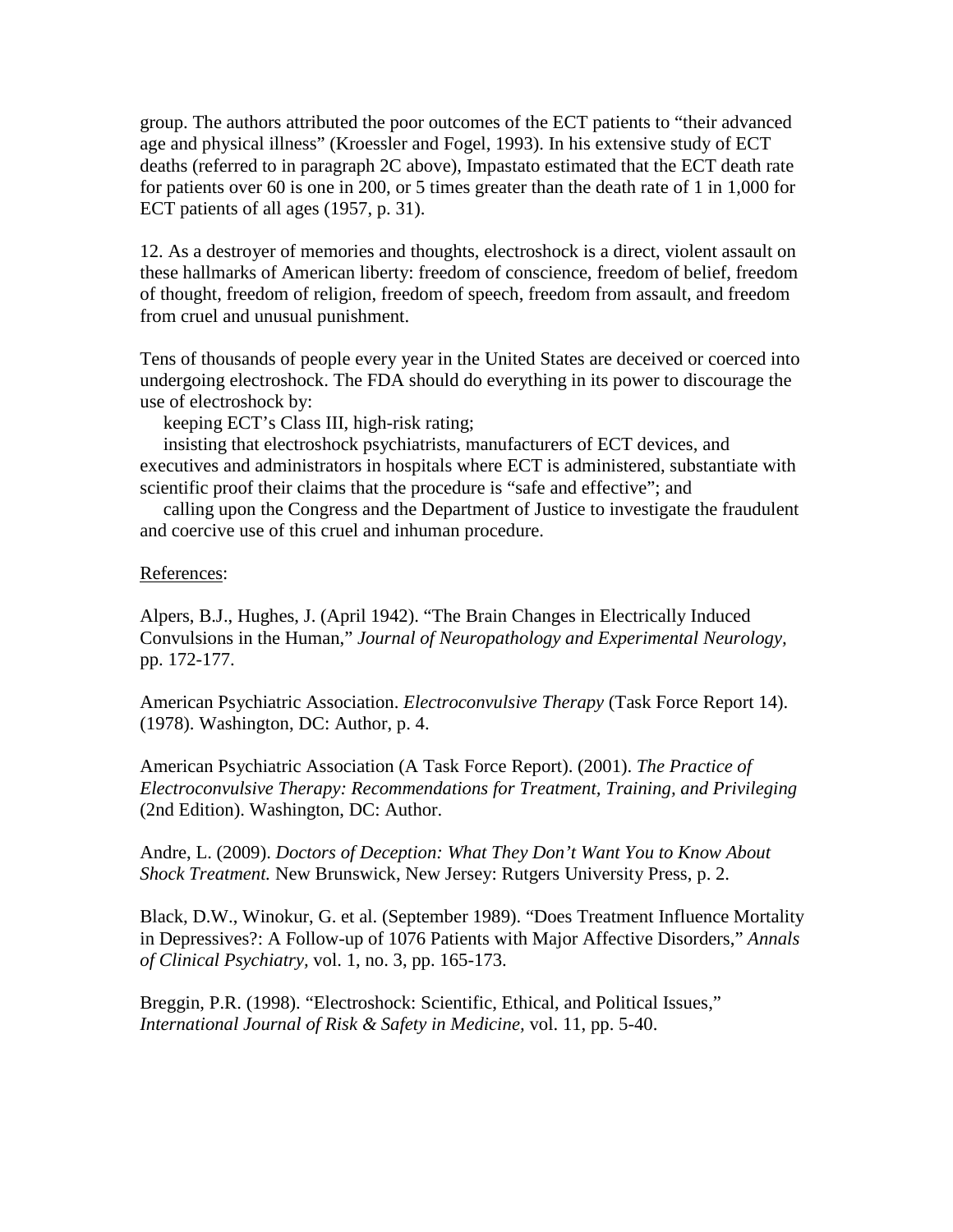Cameron, D.O. (Winter-Spring 1994). "ECT: Sham Statistics, the Myth of Convulsive Therapy, and the Case for Consumer Misinformation," *Journal of Mind and Behavior,* vol. 15, no. 1-2, pp. 177-198.

Coleman, L. (1978). Introduction to Frank, L.R. (Ed.), *The History of Shock Treatment,*  San Francisco: Author*,* p. xiii.

Fink, M. (January-February, 1978). "Efficacy and Safety of Induced Seizures (EST) in Man," *Comprehensive Psychiatry,* pp. 1-18.

Fink, M. (1999). *Electroshock: Restoring the Mind,* New York: Oxford University Press, p. 12.

Frank, L.R. (Ed.). (1978). *The History of Shock Treatment.* San Francisco: Author.

Frank, L.R. (Spring 2002). "Electroshock: A Crime Against the Spirit," *Ethical Human Sciences and Services*, pp. 63-71. http://www.endofshock.com/leonard.htm

Frank, L.R. (2006). *The Electroshock Quotationary* (an e-book). http://ww[w.endofshock.com/102C\\_ECT.PDF](http://www.endofshock.com/102C_ECT.PDF)

Frank, L.R. (Ed.). (2007). "Electroshock and Death" (an internet posting). <http://endofshock.com/101i%20brochure%20on%20deaths%203-29.pdf>

Hoch, P.H. (1948). "Discussion and Concluding Remarks," *Journal of Personality,* vol. 17, p. 48.

Impastato, D.J. (July 1957). "Prevention of Fatalities in Electroshock Therapy," *Diseases of the Nervous System,* p. 31. This 42-page report of 254 deaths is the largest and most detailed study of ECT deaths ever published. It is rarely cited in the writings of ECT proponents.

Kroessler, D., Fogel, B.S. (Winter 1993). "Electroconvulsive Therapy for Major Depression in the Oldest Old," *American Journal of Geriatric Psychiatry,* pp. 30-37.

McCall, W.V., Reboussin, D.M. et al. (May 2000). "Titrated Moderately Suprathreshold vs Fixed High-Dose Right Unilateral Electroconvulsive Therapy," *Archives of General Psychiatry,* May 2000, pp. 438-444.

Morgan, R.F. (Ed.) (1999). *Electroshock: The Case Against.* Mangilao, Guam: Morgan Foundation Publishers.

Polk, H.L. (August 1, 1993). Letter to the editor, *New York Times.*

Rymer, R. (March-April 1989). "Electroshock," *Hippocrates,* p. 71.